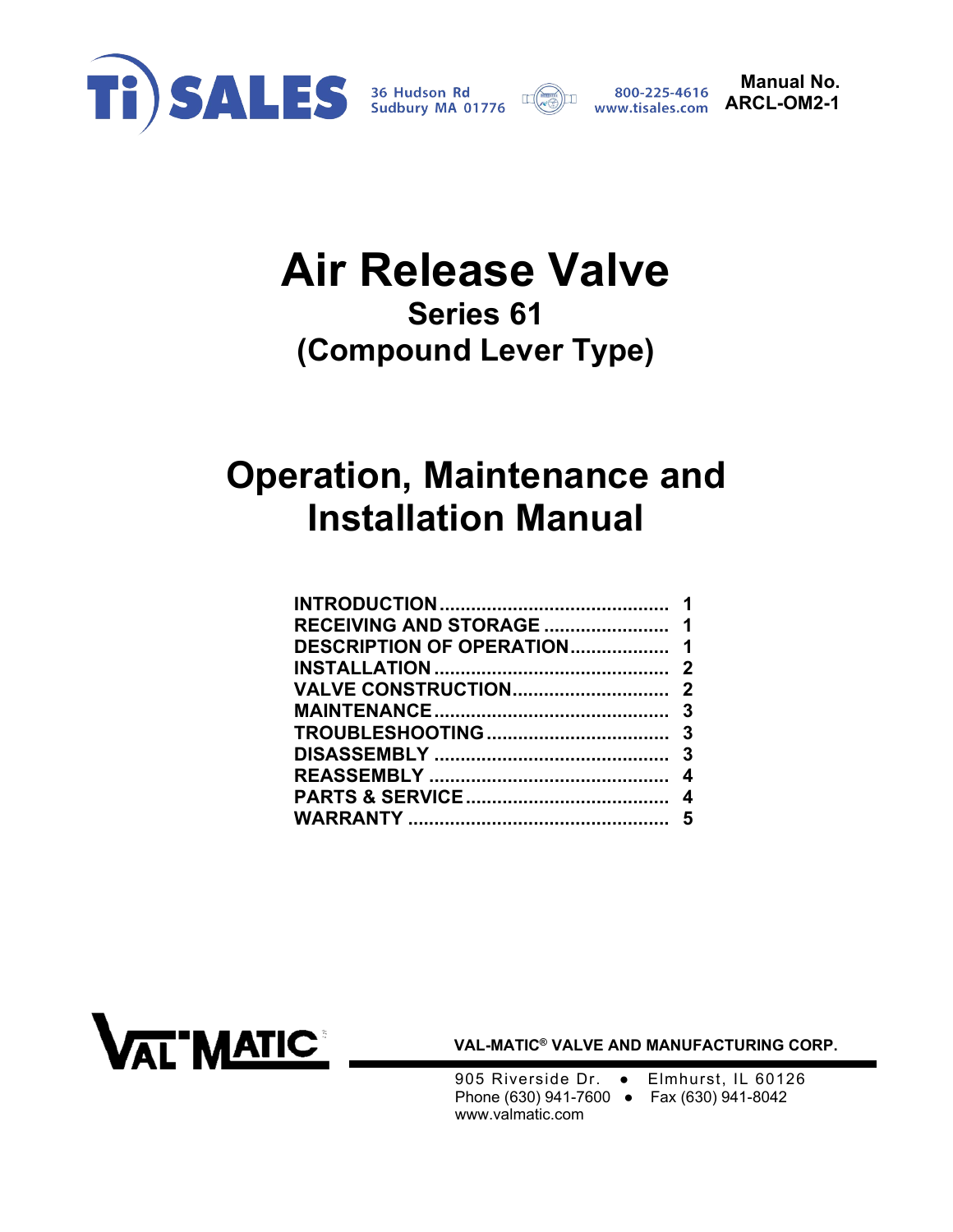### <span id="page-1-0"></span>**VAL-MATIC'S AIR RELEASE VALVE (Compound Lever Type) OPERATION, MAINTENANCE AND INSTALLATION**

#### **INTRODUCTION**

This manual will provide you with the information to properly install and maintain the valve to ensure a long service life. The Air Release Valve has been designed with stainless steel trim to give years of trouble-free operation. The Air Release Valve is typically mounted at the high points in a piping system to automatically remove pockets of air as they accumulate. The valve can also be used to slowly release air in tanks and pump casings.

**Note:** This valve is not intended for fluids containing suspended solids such as wastewater. For wastewater and other high turbidity applications, use Val-Matic Series 48A & 49A Sewage Air Release Valves.

The valve is a float-operated, resilient-seated valve designed to handle clean fluids. The Maximum Working Pressure and Model No. are stamped on the nameplate for reference.

**Note:** Low Durometer seats are available for low pressure applications.

#### **RECEIVING AND STORAGE**

Inspect valves upon receipt for damage in shipment. Handle all valves carefully without dropping. Valves should remain boxed, clean and dry until installed to prevent weather related damage. For long term storage greater than six months, the valve must remain in the box and stored indoors. Do not expose valve to sunlight or ozone for any extended period.

#### **CAUTION**

**This valve is not intended for fuel service or fluids containing suspended solids.**



#### **FIGURE 1. Compound Lever Air Release Valve**

#### **DESCRIPTION OF OPERATION**

The Air Release Valve is designed to automatically remove air pockets at the high points in a piping system. The valve, as shipped, is a normally open valve and will slowly vent air through the top orifice. As fluid enters the valve, the float will rise, closing the orifice. As air accumulates in the piping system and enters the valve, the float drops allowing the venting orifice to open.

The lever mechanism provides mechanical advantage for the float. During system operation, the pipeline pressure exerts a strong upward force on the sealing component, the orifice button. The lever mechanism magnifies the weight of the float so that the orifice will open under high pipeline pressures. Additional ports are provided for flushing, testing and draining purposes.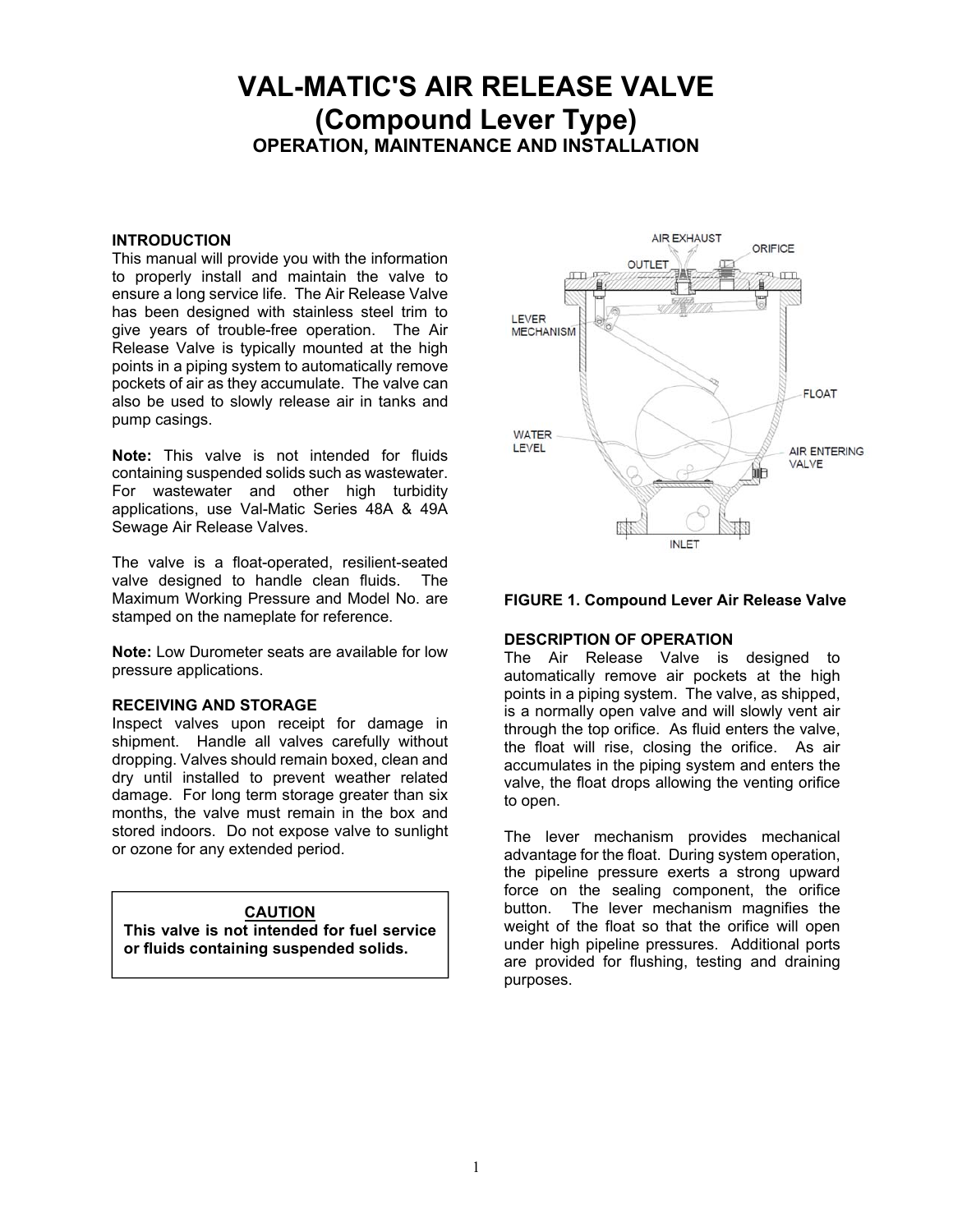#### <span id="page-2-0"></span>**INSTALLATION**

The installation of the valve is important for its proper operation. Valves must be installed at the system high points in the vertical position with the inlet down. For pipeline service, a vault with freeze protection, adequate screened venting, and drainage should be provided. During closure, some fluid discharge will occur so vent lines should extend to an open drain area in plant service. A shut-off valve should be installed below the valve in the event servicing is required.

#### **CAUTION**

**Install valve with "INLET" port down or leakage will occur.**

#### **VALVE CONSTRUCTION**

The standard Air Release Valve body and cover are cast iron. See the specific Materials List submitted for the order if other than standard cast iron construction. All internal components are stainless steel with the exception of the orifice button which is resilient. The general details of construction are illustrated in Figure 2. The body (1) is threaded for connection to the pipeline. The seat (4) is threaded into the cast cover (2).

| Table 1. Air Release Valve Parts List |                     |                        |  |
|---------------------------------------|---------------------|------------------------|--|
| <b>Item</b>                           | <b>Description</b>  | <b>Material</b>        |  |
| 1                                     | Body                | Cast Iron              |  |
| $\overline{2}$                        | Cover               | Cast Iron              |  |
| 4                                     | Seat*               | <b>Stainless Steel</b> |  |
| 5                                     | Float*              | <b>Stainless Steel</b> |  |
| 6                                     | Gasket*             | Non-Asbestos           |  |
| 7                                     | <b>Cover Bolt</b>   | <b>Alloy Steel</b>     |  |
| 9                                     | Float Arm Base*     | <b>Stainless Steel</b> |  |
| 10                                    | Float Arm*          | <b>Stainless Steel</b> |  |
| 11                                    | Orifice Button*     | Buna-N                 |  |
| 12                                    | Pivot Pin*          | <b>Stainless Steel</b> |  |
| 13                                    | Retaining Ring*     | <b>Stainless Steel</b> |  |
| 14                                    | Pipe Plug           | Iron                   |  |
| 15                                    | Cushion Assembly*   | Buna-N/SS              |  |
|                                       |                     | Steel                  |  |
| 17                                    | Float Retainer*     | <b>Stainless Steel</b> |  |
| 18                                    | Lock Nut*           | <b>Stainless Steel</b> |  |
| 19                                    | Link*               | <b>Stainless Steel</b> |  |
| 20                                    | Retaining<br>Base   | <b>Stainless Steel</b> |  |
|                                       | Screw               |                        |  |
| 21                                    | Button Arm Base*    | <b>Stainless Steel</b> |  |
| 22                                    | Orifice Button Arm& | <b>Stainless Steel</b> |  |
| 28                                    | Pipe Plug*          | Steel                  |  |
| 30                                    | Lock Washer*        | <b>Stainless Steel</b> |  |
| * Recommended Repair Part Kit         |                     |                        |  |



**FIGURE 2. Compound Lever Air Release Valve**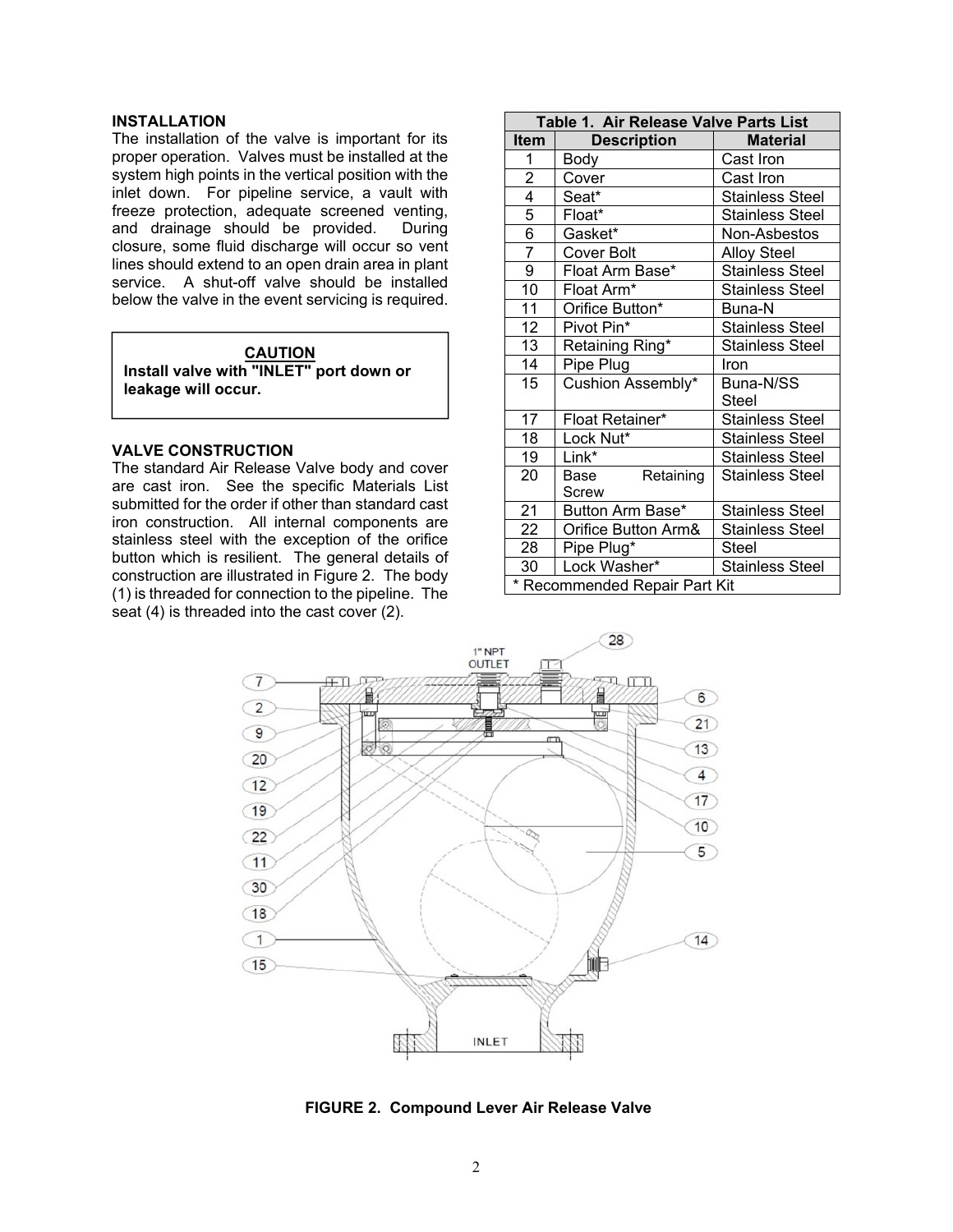#### <span id="page-3-0"></span>**MAINTENANCE**

The Air Release Valve requires no scheduled lubrication or maintenance.

INSPECTION: Periodic inspection to verify operation can be performed. A manual drain valve can be installed in the lower drain plug to perform this operation as shown in Figure 3.



**FIGURE 3. Inspection Piping** 

- 1. With the inlet shutoff valve open, partially open the drain valve until flow can be heard. If the air valve is working properly, water should be exhausted from the drain valve. If air is exhausted, follow steps 2-6.
- 2. Close the inlet shutoff valve.
- 3. Slowly open the drain valve to allow the fluid in the valve to drain.
- 4. Close the drain valve.
- 5. Slowly open the inlet shutoff valve to fill the valve with water. Observe the seating action and verify that the valve closes without leakage.

6. If leakage occurs, the valve should be removed and inspected for wear or possible damage from foreign matter.

#### **TROUBLESHOOTING**

Several problems and solutions are presented below to assist you in troubleshooting the valve assembly in an efficient manner.

- Leakage at Bottom Connection: Tighten valve threaded connection. If leak persists, remove valve and seal threads with thread sealant.
- Leakage at Cover: Tighten bolts per Table 2, replace gasket.
- Valve Leaks when Closed: Flush valve to remove debris. Disassemble and inspect seat, orifice button, and float. NOTE: Many floats contain sand for weight but if water is detected, replace float.
- Valve not Venting Air: Check that operating pressure does not exceed Working Pressure on nameplate. Perform inspection steps 2-6 and disassemble valve if problem persists.

#### **DISASSEMBLY**

The valve can be disassembled without removing it from the pipeline. Or for convenience, the valve can be removed from the line. All work on the valve should be performed by a skilled mechanic with proper tools. No special tools are required.

#### **WARNING**

**The valve must be drained before removing the cover or pressure may be released causing injury.**

- 1. Close inlet shut-off valve. Open drain valve or remove drain plug. Remove the cover bolts (7) on the top cover.
- 2. Pry cover (2) loose and lift off valve body.
- 3. Remove the 2 retainer rings (13) and pivot pins (12) that pass through the float arm frame (9) and button arm base (21). The float (5) and linkage will be free from the cover. Disconnect float from float arm (10).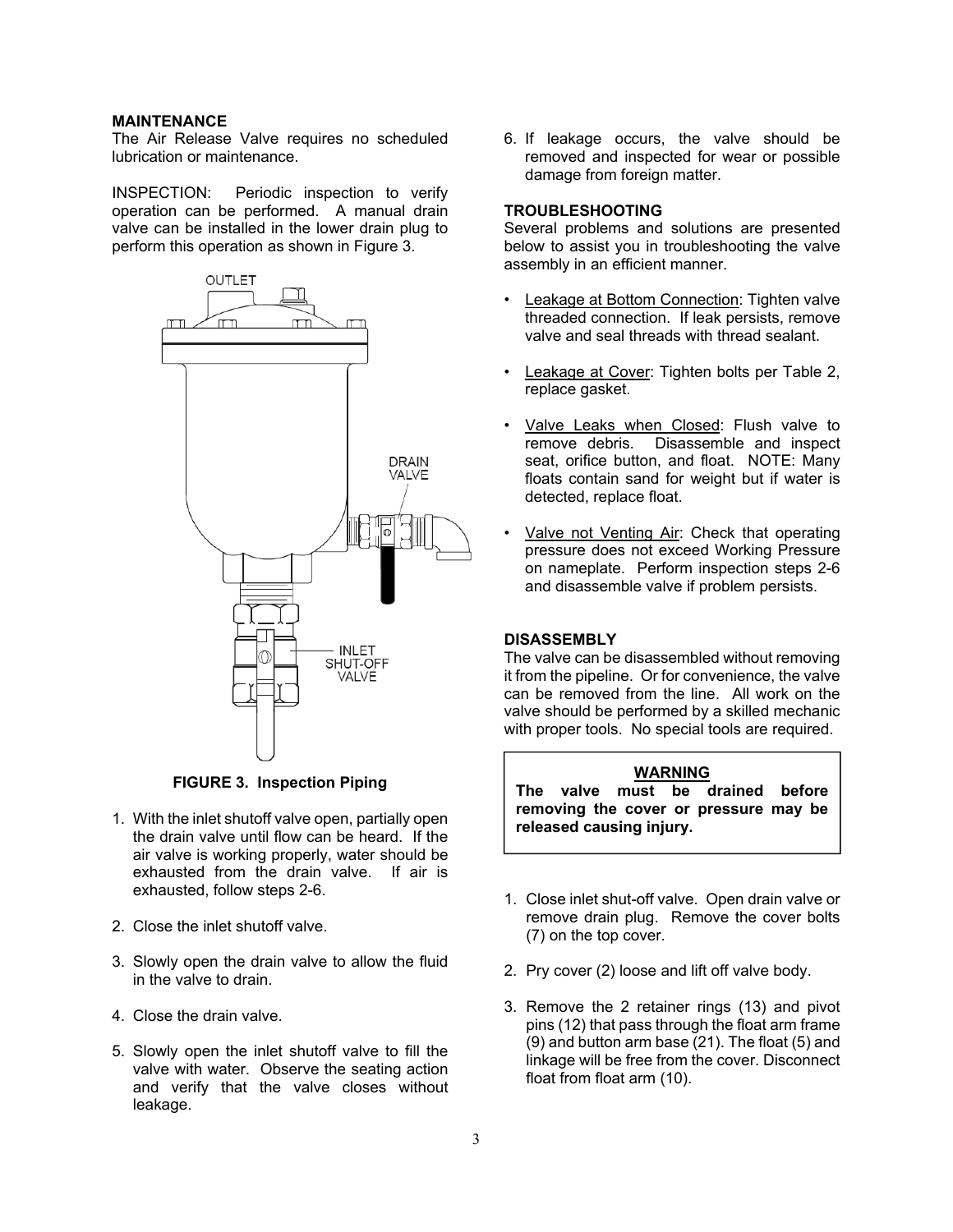#### <span id="page-4-0"></span>**DISASSEMBLY (Cont'd)**

- 4. To remove float arm base (9) and button arm base (21), remove the base retaining screws (20). Rotate seat (4) counter-clockwise to remove.
- 5. Remove locknut (18), lockwasher (30) and orifice button (11) from orifice button arm (22).
- 6. Clean and inspect parts. Note: some floats contain sand for extra weight; if water is detected, replace float. Replace worn parts as necessary.

#### **REASSEMBLY**

All parts must be cleaned and gasket surfaces should be cleaned with a stiff wire brush in the direction of the serrations or machine marks. Worn parts, gaskets and seals should be replaced during reassembly. Refer to Figure 2 on page 2.

- 1. Apply Loctite PST No. 565 thread sealant to seat (4) and assemble to cover with maximum torque of 20 ft-lbs; **DO NOT OVER-TORQUE**.
- 2. Assemble float arm base (9) and button arm base (21) to cover. Secure with screws (20).
- 3. Install new orifice button (11) flush to orifice button arm (22). Assemble lockwasher (30) and locknut (18) over orifice button but do not tighten.
- 4. Connect arms (10 and 22) and assemble to bases (9 and 21) with three pivot pins (12) and retaining rings (13); rings should snap over pins.
- 5. Adjust orifice button (11) so that orifice button arm (22) slopes up about 1/16" when resting gently against seat (4) as shown in Figure 4. Secure button by tightening lockwasher (34) and nut (18).
- 6. Attach float (5) to the float arm (10) with the float retainer screw (17). Float should move freely pressing the orifice button (11) against the seat (4) when pushed upward. Verify that all retainer rings (13) are properly secured.
- 7. Assemble gasket (6) and cover (2) over bolt holes in body (1).
- 8. Insert lubricated bolts (7) and tighten to the torques listed in Table 2.
- 9. Place valve back in service. Refer to the Installation instructions on page 2. Slowly open inlet isolation valve.

| <b>Table 2. Valve Bolt Torques</b> |                 |  |
|------------------------------------|-----------------|--|
| <b>Size</b>                        | Torque (ft-lbs) |  |
| 1/4"                               | $5 - 10$        |  |
| 5/16"                              | $10 - 15$       |  |
| 3/8"                               | 20-30           |  |
| 3/4"                               | 150-250         |  |

#### **PARTS AND SERVICE**

Parts and service are available from your local representative or the factory. Make note of the valve Model No and Working Pressure located on the valve nameplate and contact:

Val-Matic Valve and Mfg. Corp. 905 Riverside Drive Elmhurst, IL 60126 Phone: (630) 941-7600 Fax: (630) 941-8042 www.valmatic.com

A sales representative will quote prices for parts or arrange for service as needed.